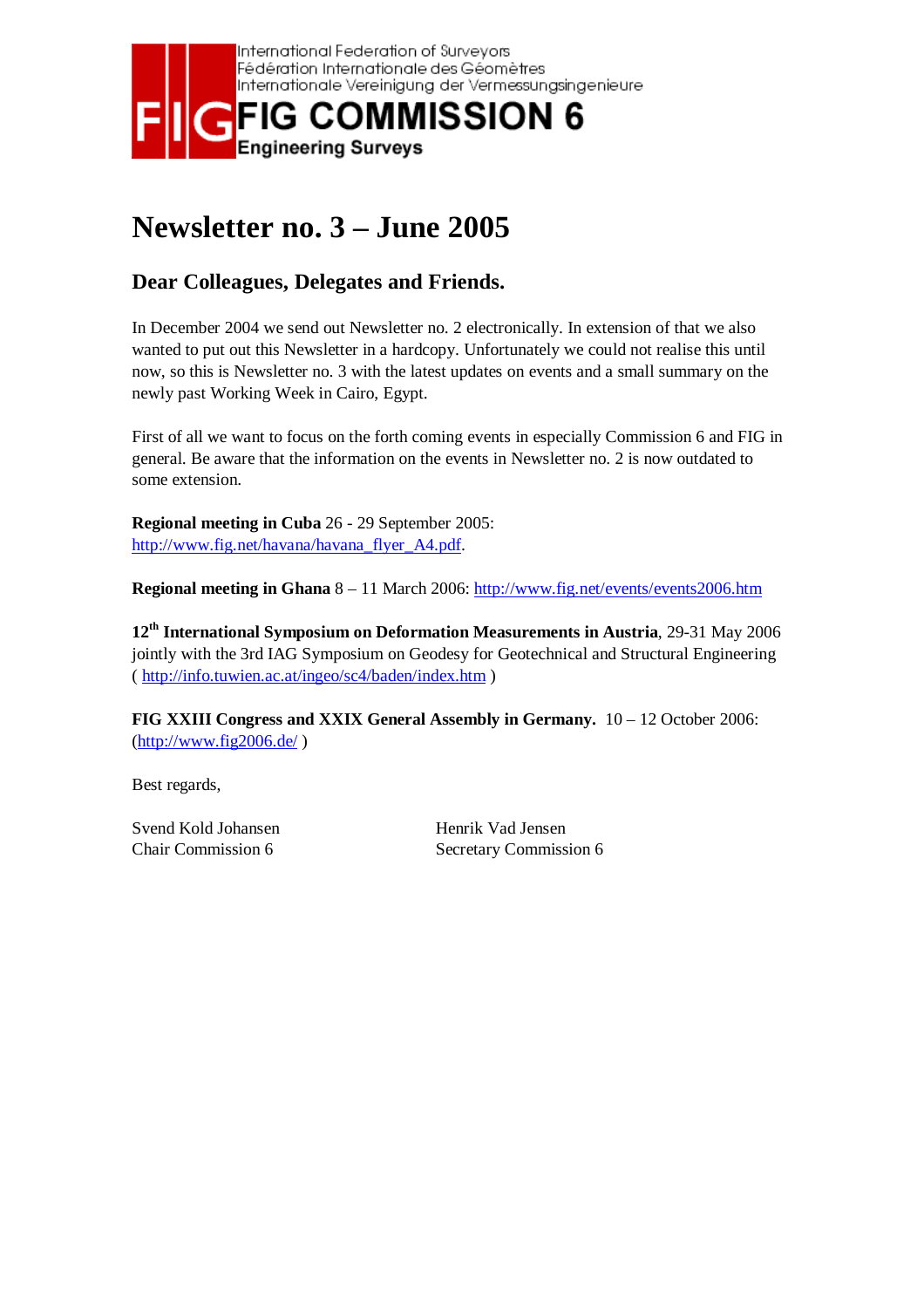

# **Summary from the Working week in Cairo 16 – 21 April 2005 - From a Commission 6 point of view.**

## **FIG Commission 6 Sessions**

During the Working Week in Cairo 16 – 21 April 2005 there were 3 Commission 6 sessions:

- TS 22 on "New Measurement Technology and Its Application to Archaeological and Engineering Surveys."
- TS 38 on "Using Laser Scanning in Engineering Surveys".
- TS 43 on "Deformation measurements and Analysis".

All the sessions were well visited and new methods, technologies and results were presented for the audience. It was nice to se the regional support and contributions to the sessions.

### **FIG Commission 6 meeting.**

Sunday 16th April Commission 6 had its commission meeting. 7 persons attended the meeting.

The Commission Chair (Mr. Svend Kold Johansen) welcomed the attendee and draws a quick outline for the meeting.

Among other things he told that the  $12<sup>th</sup>$ International Symposium on Deformation Measurements after the cancellation in



Qingdao, China P. R., September 12-15 2005 has been scheduled to be held in Baden, Austria 29-31 May 2006 jointly with the 3rd IAG Symposium on Geodesy for Geotechnical and Structural Engineering

(see: http://info.tuwien.ac.at/ingeo/sc4/baden/index.htm )

The Chair elect (Dr. Alojz Kopacik) presented his proposal to the **Working Plan for 2006 – 2010**. He encouraged everyone to contribute to frames of the Working Plan. This summary also aims to encourage everyone to contribute with ideas or input.

Concerning the forth coming events we discussed the **Regional meeting in Cuba** September 26 -29 http://www.fig.net/havana/havana\_flyer\_A4.pdf.